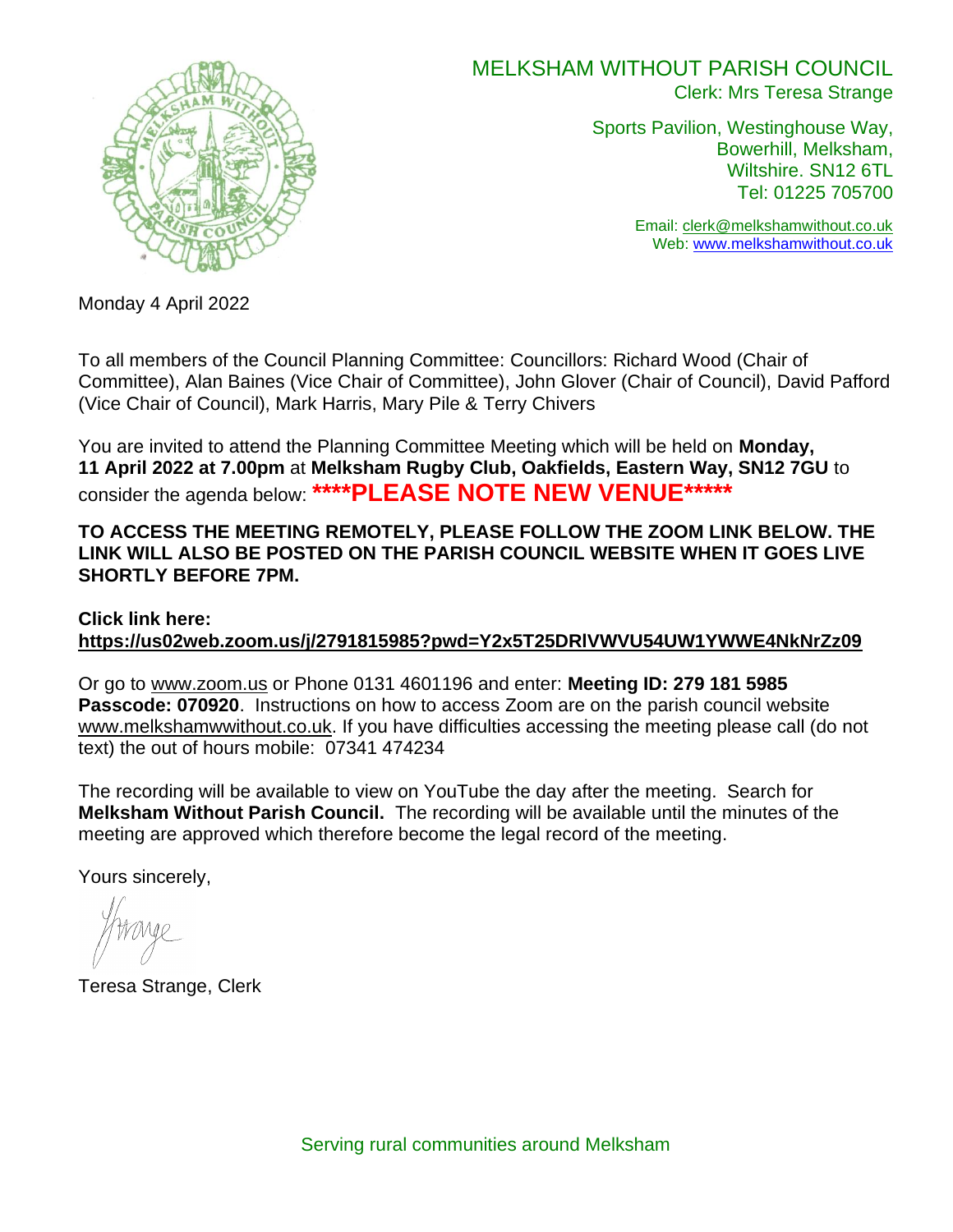# **REVISED AGENDA**

- **1. Welcome, Announcements & Housekeeping**
- **2. To receive Apologies and approval of reasons given**
- **3. Declarations of Interest**
	- **a) To receive Declarations of Interest**
	- **b) To consider for approval any Dispensation Requests received by the Clerk and not previously considered.**
	- **c) To note standing Dispensations relating to planning applications.**
- **4. To consider holding items in Closed Session due to confidential nature**

 *Under the Public Bodies (Admission to Meetings) Act 1960, the public and representatives of the press and broadcast media be excluded from the meeting during consideration of business, where publicity would be prejudicial to the public interest because of the confidential nature of the business to be transacted.*

### **5. Public Participation**

### **6. To consider the following Planning Applications:**

- **[PL/2022/02033](https://development.wiltshire.gov.uk/pr/s/planning-application/a0i3z000017TgoCAAS/pl202202033)**: Shaw Court, Bath Road, Shaw. Overhaul interior of existing domestic barn and workshop to create domestic workshop and study area. Applicant Stefano Patacchiola. **(Comments by 22 April)**
- **[PL/2022/02061](https://development.wiltshire.gov.uk/pr/s/planning-application/a0i3z000017TitdAAC/pl202202061)**: 12 Tangmere Close, Bowerhill. Erection of replacement fence. Applicant Mr S Drewitt **(Comments by 14 April)**
- **[PL/2022/02228](https://development.wiltshire.gov.uk/pr/s/planning-application/a0i3z000017UDjyAAG/pl202202228)**: 514a Shails Lane. Two storey side extension. Applicant Paul Stevenson **(Comments by 18 April)**
- **[PL/2022/02410](https://development.wiltshire.gov.uk/pr/s/planning-application/a0i3z000017UfEuAAK/pl202202410)**: Whitley Brow, 178 Top Lane. One detached dwelling including associated garage. Applicant Sasha Acourt **(Comments by 27 April)**
- **[PL/2022/02571](https://development.wiltshire.gov.uk/pr/s/planning-application/a0i3z000017UsDBAA0/pl202202571)**: 29 Kingfisher Drive. Proposed front extension. Applicant Lewis Rawings **(Comments by 29 April)**
- **[PL/2022/02735:](https://development.wiltshire.gov.uk/pr/s/planning-application/a0i3z0000183GmEAAU/pl202202735)** Hilltop House, Shaw Hill, Shaw. Applicant Mr & Mrs Sprague **(Comments by 4 May)**
- **7. Revised Plans** To comment on any revised plans received within the required timeframe (14 days)
	- Serving rural communities around Melksham **[PL/2021/08690](https://development.wiltshire.gov.uk/pr/s/planning-application/a0i3z000016QA2nAAG/pl202108690)**: Land at Studley Farm, Atworth, Melksham. Installation of a solar farm and battery storage facility with associated infrastructure. Applicant Enzo Energy (Note: within the Parish of Atworth). **(Comments by**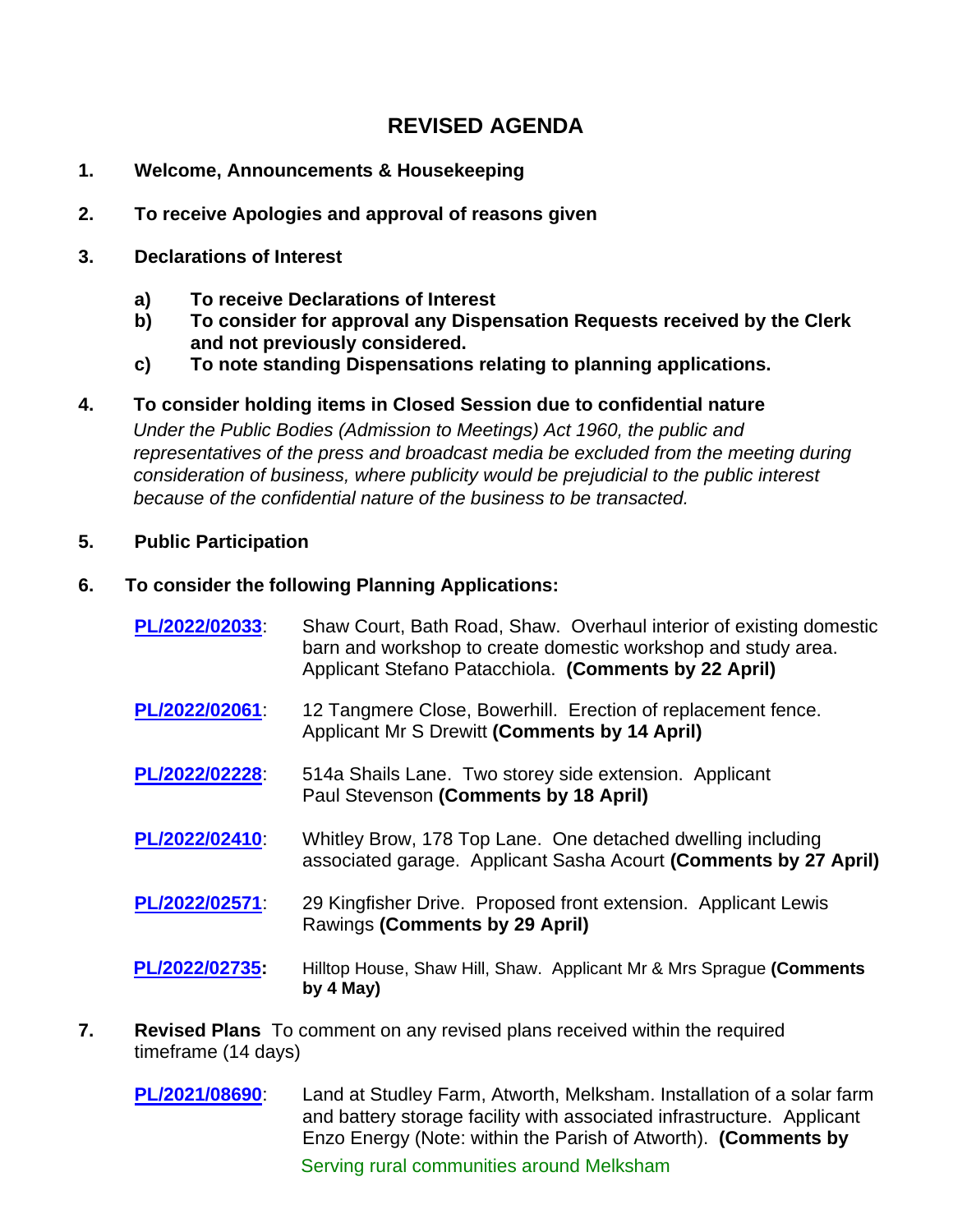## **5 May)**

- **8. Planning Enforcement:** To note any new planning enforcement queries raised and updates on previous enforcement queries.
	- a) Dick Lovett, Portal Way. To note information from Andy Cadwallader Highway Engineer and the Landscape Maintenance Management Specification.
- **9. Planning Appeal: APP/Y3940/W/21/3285428: Semington Road.** To note outcome of appeal hearing (if received)

## **10. Melksham Canal Link Project**

**a)** To note correspondence from Councillor Colin Goodhind, Melksham Town Council regarding the Melksham Link and to consider a request for representatives from the Wilts & Berks Canal Trust to attend a future Neighbourhood Planning meeting to discuss their proposals for the Melksham Link.

### **11. Planning Policy**

- **a) WALPA (Wiltshire Area Local Planning Alliance) Update**
- **b) Priority for People Update from Workshop 9 February** (if received)

## **c) Neighbourhood Planning.**

- i) To reflect on responses to planning applications for review of the Neighbourhood Plan.
- **ii)** To note minutes of Steering Group meeting held on 16 March 2022 **and agree additional reps for task groups.**
- iii) To consider split of Place Studios invoices  $(2 \times £500$  excl VAT) between the Town Council and the Parish regarding the Planning Appeal relating to 20/07334/OUT: development of 50 dwellings on land to rear of Townsend Farm, Semington Road
- iv) To approve spending on Review work by Place Studio until grant funding available (share of £5,000 excl VAT).
- **d) Wiltshire Council 5 year Housing Land Supply and Housing Delivery Test. Briefing Note No 22-09.** To note the current position is a **4.72 year** supply using a base date of 1 April 2021.

## **12. S106 Agreements and Developer meetings:** *(Standing Item)*

- **a) To note update on ongoing and new S106 Agreements**
	- i)Update on Footpath to rear of Melksham Oak School.
	- ii) Bowood View
		- To receive update on upgrading of stiles to kissing gates.
		- To consider installation of interpretation boards to be funded via the Wilts & Berks Canal Trust, match funded by the parish council and/or the Area Board
	- iii) Pathfinder Way. Update on Play Area, Street works, Public Art, School

## **b) To note any S106 decisions made under delegated powers**